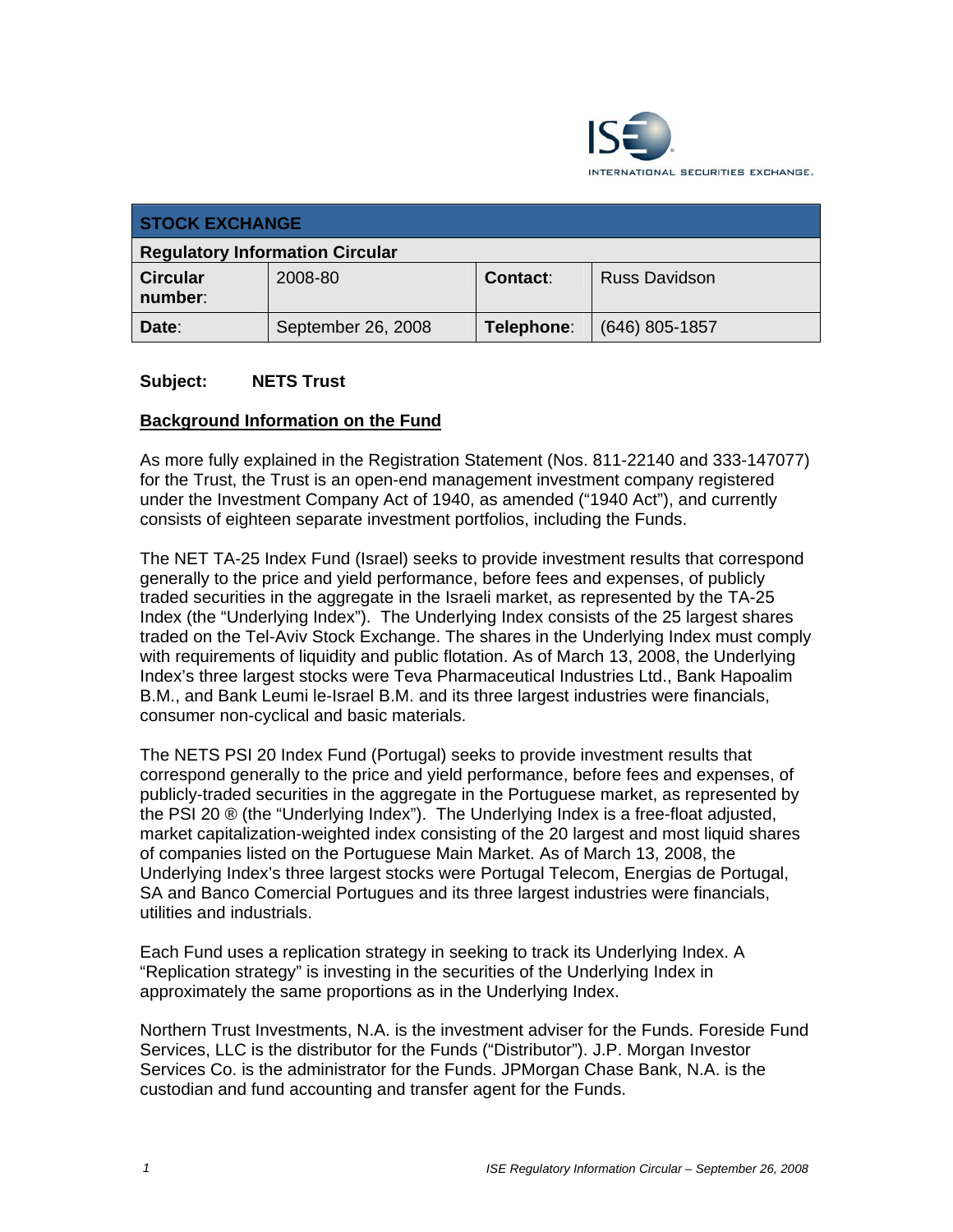As described more fully in the Trust's prospectus ("Prospectus") and Statement of Additional Information ("SAI"), the Funds will issue and redeem shares on a continuous basis at their net asset value ("NAV") only in large blocks of 100,000 Shares (each a, "Creation Unit"). Creation Units will be issued and redeemed principally in-kind for securities included in the underlying index. Except when aggregated in Creation Units, the Shares may not be redeemed with the Funds.

Dividends from net investment income, if any, will be distributed to shareholders annually. Net capital gains, if any, will be distributed to shareholders at least annually. Dividends may be declared and paid more frequently.

The Depository Trust Company ("DTC") serves as securities depository for the Shares, which may be held only in book-entry form; stock certificates will not be issued. DTC, or its nominee, is the record or registered owner of all outstanding Shares.

The NAV per Share for each fund will be determined as of the close of trading (normally, 4:00 p.m. Eastern Standard Time ("ET")) on each day that the New York Stock Exchange is open for business (a "Business Day"). The NAV is calculated by dividing the value of the net assets of a Fund (i.e., the value of its total assets less total liabilities) by the total number of Shares outstanding, rounded to the nearest cent. NAV will be available from the Distributor and will also available to National Securities Clearing Corporation ("NSCC") participants through data made available from NSCC.

The Trust's registration statement describes the various fees and expenses for the Fund's Shares. For a more complete description of the Fund and the Index, visit www.netsetfs.com.

### **Purchases and Redemptions in Creation Unit Size**

Equity Electronic Access Members ("Equity EAMs") are hereby informed that procedures for purchases and redemptions of Shares in Creation Units are described in the Trust's Prospectus and Statement of Additional Information and that Shares are not individually redeemable but are redeemable only in Creation Unit aggregations or multiples thereof.

### **Principal Risks**

Interested persons are referred to the Prospectuses for a description of risks associated with an investment in the Shares. These risks include the risk that the Fund's return may not match the return of the Index for a number of reasons including the incursion by the Fund of operating expenses and costs not applicable to the Index. In addition, as noted in the Prospectus, the Shares may trade at market prices that may differ from their NAV. The NAV of the Shares will fluctuate with changes in the market value of the Fund's holdings. The market prices of the Shares will fluctuate in accordance with changes in NAV as well as the supply and demand for the Share.

### **Exchange Rules Applicable to Trading in the Shares**

The Shares are considered equity securities, thus rendering trading in the Shares subject to the Exchange's existing rules governing the trading of equity securities.

### **Trading Hours**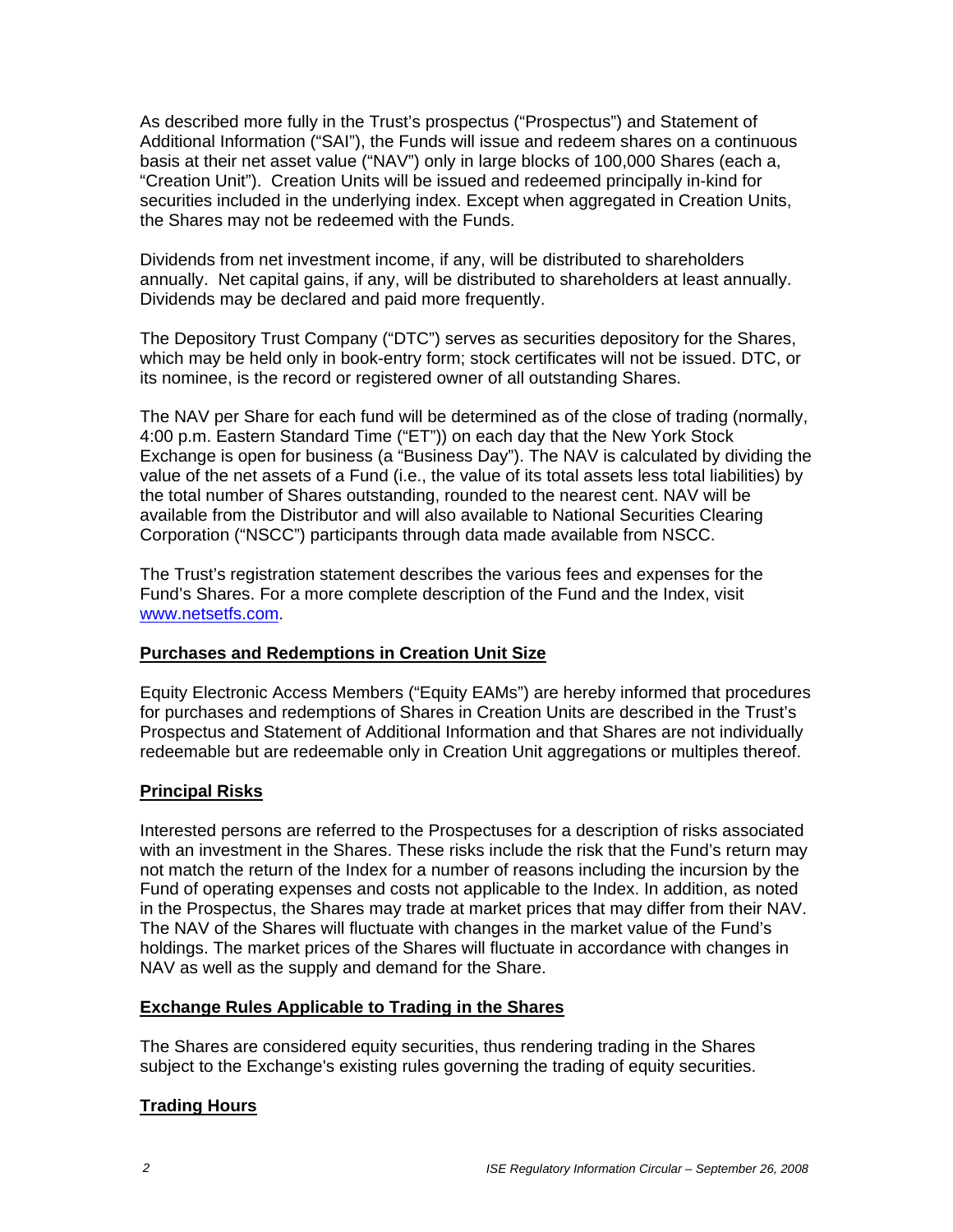The Shares will trade on ISE between 9:00 a.m. and 4:00 p.m. ET.

Equity EAMs trading the Shares during the Pre-Market Session are exposed to the risk of the lack of the calculation or dissemination of underlying index value or intraday indicative value ("IIV"). For certain derivative securities products, an updated underlying index value or IIV may not be calculated or publicly disseminated in the Pre-Market hours. Since the underlying index value and IIV are not calculated or widely disseminated during Pre-Market hours, an investor who is unable to calculate implied values for certain derivative securities products during Pre-Market hours may be at a disadvantage to market professionals.

## **Trading Halts**

ISE will halt trading in the Shares of a Trust in accordance with ISE Rule 2101(a)(2)(iii). The grounds for a halt under this Rule include a halt by the primary market because it stops trading the Shares and/or a halt because dissemination of the IIV or applicable currency spot price has ceased, or a halt for other regulatory reasons. In addition, ISE will stop trading the Shares of a Trust if the primary market de-lists the Shares.

### **Delivery of a Prospectus**

Pursuant to federal securities laws, investors purchasing Shares must receive a prospectus prior to or concurrently with the confirmation of a transaction. Investors purchasing Shares directly from the Fund (by delivery of the Deposit Amount) must also receive a prospectus.

Prospectuses may be obtained through the Distributor or on the Fund's website. The Prospectus does not contain all of the information set forth in the registration statement (including the exhibits to the registration statement), parts of which have been omitted in accordance with the rules and regulations of the SEC. For further information about the Fund, please refer to the Trust's registration statement.

### **Exemptive, Interpretive and No-Action Relief Under Federal Securities Regulations**

The Commission has issued letters dated November 21, 2005 and October 24, 2006 (together, the "No-Action Letters") granting exemptive, interpretive and no-action relief from certain provisions of and rules under the Securities Exchange Act of 1934 for exchange-traded funds listed and traded on a registered national securities exchange that meet certain criteria. The Fund qualifies for the relief granted in the No-Action Letters, a description of which follows.

### **Regulation M Exemptions**

Generally, Rules 101 and 102 of Regulation M prohibit any "distribution participant" and its "affiliated purchasers" from bidding for, purchasing, or attempting to induce any person to bid for or purchase any security which is the subject of a distribution until after the applicable restricted period, except as specifically permitted in Regulation M. The provisions of the Rules apply to underwriters, prospective underwriters, brokers, dealers, and other persons who have agreed to participate or are participating in a distribution of securities.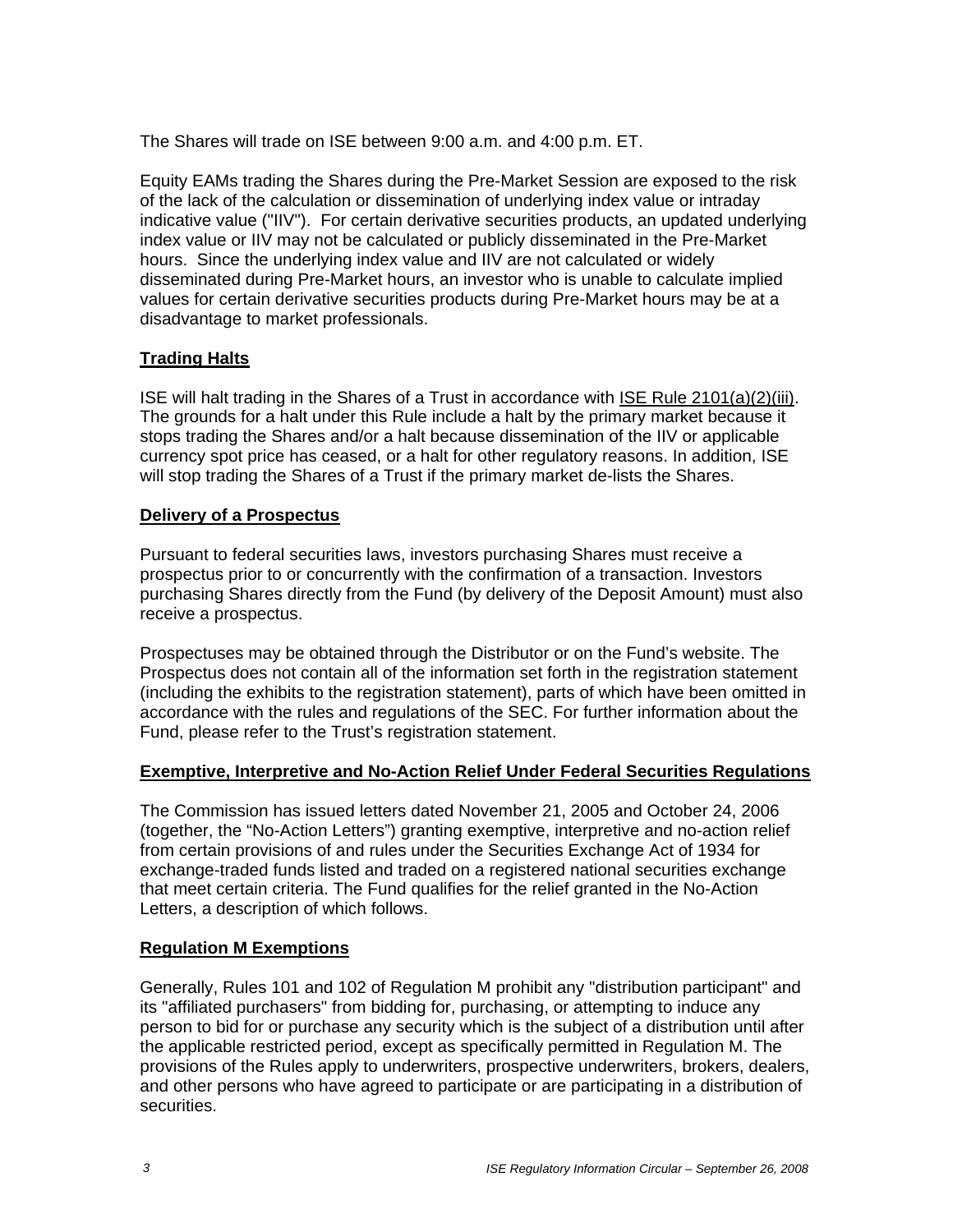The Commission issued a No-Action Letter by which persons participating in a distribution of shares of a fund may engage in secondary market transactions in such shares during their participation in such a distribution, despite the requirements of from Rule 101 under Regulation M. In addition, the SEC has permitted persons who may be deemed to be participating in the distribution of shares of a fund (i) to purchase securities for the purpose of purchasing creation unit aggregations of fund shares and (ii) to tender securities for redemption in Creation Unit Aggregations. Further, the Commission has clarified that the tender of fund shares to the Fund for redemption does not constitute a bid for or purchase of any of the Funds' securities during the restricted period of Rule 101. The Commission has issued a No-Action Letter to paragraph (e) of Rule 102 under Regulation M which allow the redemption of fund shares in creation unit aggregations during the continuous offering of shares.

## **Customer Confirmations for Creation or Redemption of Fund Shares (SEC Rule 10b-10)**

Broker–dealers who handle purchases or redemptions of Fund shares in Creation Units for customers will be permitted to provide such customers with a statement of the number of Creation Unit Aggregations created or redeemed without providing a statement of the identity, number and price of shares of the individual securities tendered to the Fund for purposes of purchasing creation unit aggregations ("Deposit Securities") or the identity, number and price of shares to be delivered by the Trust to the redeeming holder ("Redemption Securities"). The composition of the securities required to be tendered to the Fund for creation purposes and of the securities to be delivered on redemption will be disseminated each business day and will be applicable to requests for creations or redemption, as the case may be, on that day. This exemptive relief under Rule 10b-10 with respect to creations and redemptions is subject to the following conditions:

- 1. Confirmations to customers engaging in creations or redemptions must state that all information required by Rule 10b-10 will be provided upon request;
- 2. Any such request by a customer for information required by Rule 10b-10 will be filed in a timely manner, in accordance with Rule 10b-10(c);
- 3. Except for the identity, number and price of shares of the component securities of the Deposit Securities and Redemption Securities, as described above, confirmations to customers must disclose all other information required by Rule 10b-10(a).

### **SEC Rule 14e-5**

The Commission has permitted any person acting as a dealer-manager of a tender offer for a component security of fund (1) to redeem fund shares in creation unit aggregations from the issuer that may include a security subject to such tender offer and (2) to purchase fund shares during such tender offer. In addition, a No-Action has been issued under Rule 14e-5 states that if a broker-dealer acting as a dealer-manager of a tender offer for a security of the Fund purchases or arranges to purchase such securities in the secondary market for the purpose of tendering such securities to purchase one or more creation unit aggregations of shares, it must be made in conformance with the following:

i. such bids or purchases are effected in the ordinary course of business, in connection with a basket of 20 or more securities in which any security that is the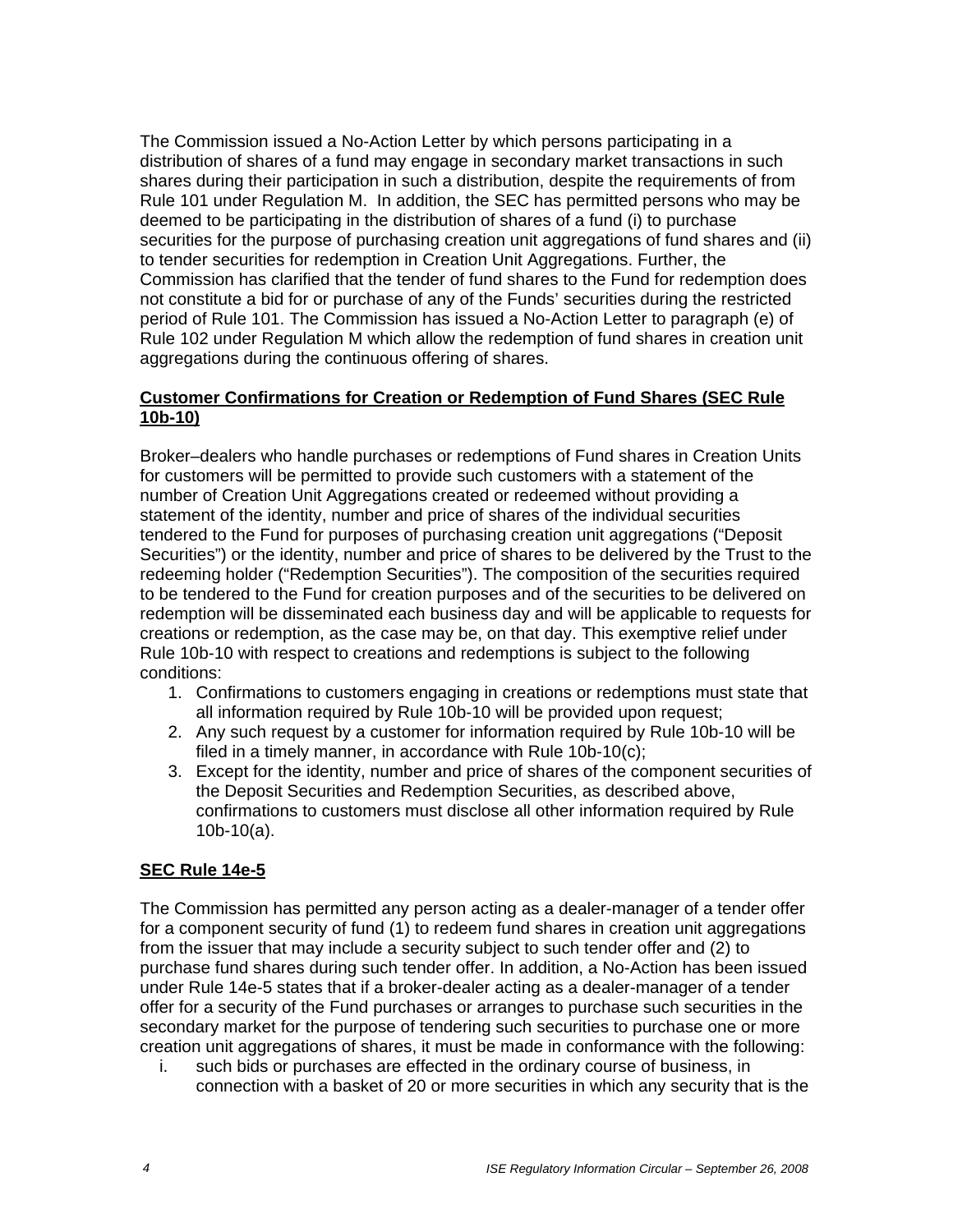subject of a distribution, or any reference security, does not comprise more than 5% of the value of the basket purchased; or

- ii. purchases are effected as adjustments to such basket in the ordinary course of business as a result of a change in the composition of the underlying index; and
- iii. such bids or purchases are not effected for the purpose of facilitating such tender offer.

### **Section 11(d)(1); SEC Rules 11d1-1 and 11d1-2**

Section 11(d)(1) of the Act generally prohibits a person who is both a broker and a dealer from effecting any transaction in which the broker-dealer extends credit to a customer on any security which was part of a new issue in the distribution of which he participated as a member of a selling syndicate or group within thirty days prior to such transaction. The Commission has clarified that Section 11(d)(1) does not apply to broker-dealers that are not authorized participants (and, therefore, do not create creation unit aggregations) that engage in both proprietary and customer transactions in shares of a fund in the secondary market, and for broker-dealer authorized participants that engage in creations of creation unit aggregations. This relief is subject to specific conditions, including the condition that such broker-dealer (whether or not an authorized participant) does not, directly or indirectly, receive from the fund complex any payment, compensation or other economic incentive to promote or sell the shares of a fund to persons outside the fund complex, other than non-cash compensation permitted under NASD Rule 2830 (I)(5)(A), (B) or (C). See letter dated November 22, 2005 from Brian A Bussey, Assistant Chief Counsel, SEC Division of Market Regulation, to Barclays Global Investors, N.A., dated November 22, 2005. The Commission has issued a No-Action Letter under Section 11(d)(1) of the Act states that broker-dealers may treat shares of a fund, for purposes of Rule 11d1-2, as "securities issued by a registered open-end investment company as defined in the Investment Company Act" and thereby extend credit or maintain or arrange for the extension or maintenance of credit on shares that have been owned by the persons to whom credit is provided for more than 30 days, in reliance on the exemption contained in the rule.

### **SEC Rule 15c1-5 and 15c1-6**

The Commission has issued a No-Action letter with respect to Rule 15c1-5 and Rule 15c1-6 as to the required disclosure of control by a broker or dealer with respect to creations and redemptions of fund shares and secondary market transactions therein.

#### **This Regulatory Information Bulletin is not a statutory Prospectus. Equity EAMs should consult the Trust's Registration Statement, SAI, Prospectus and the Fund's website for relevant information.**